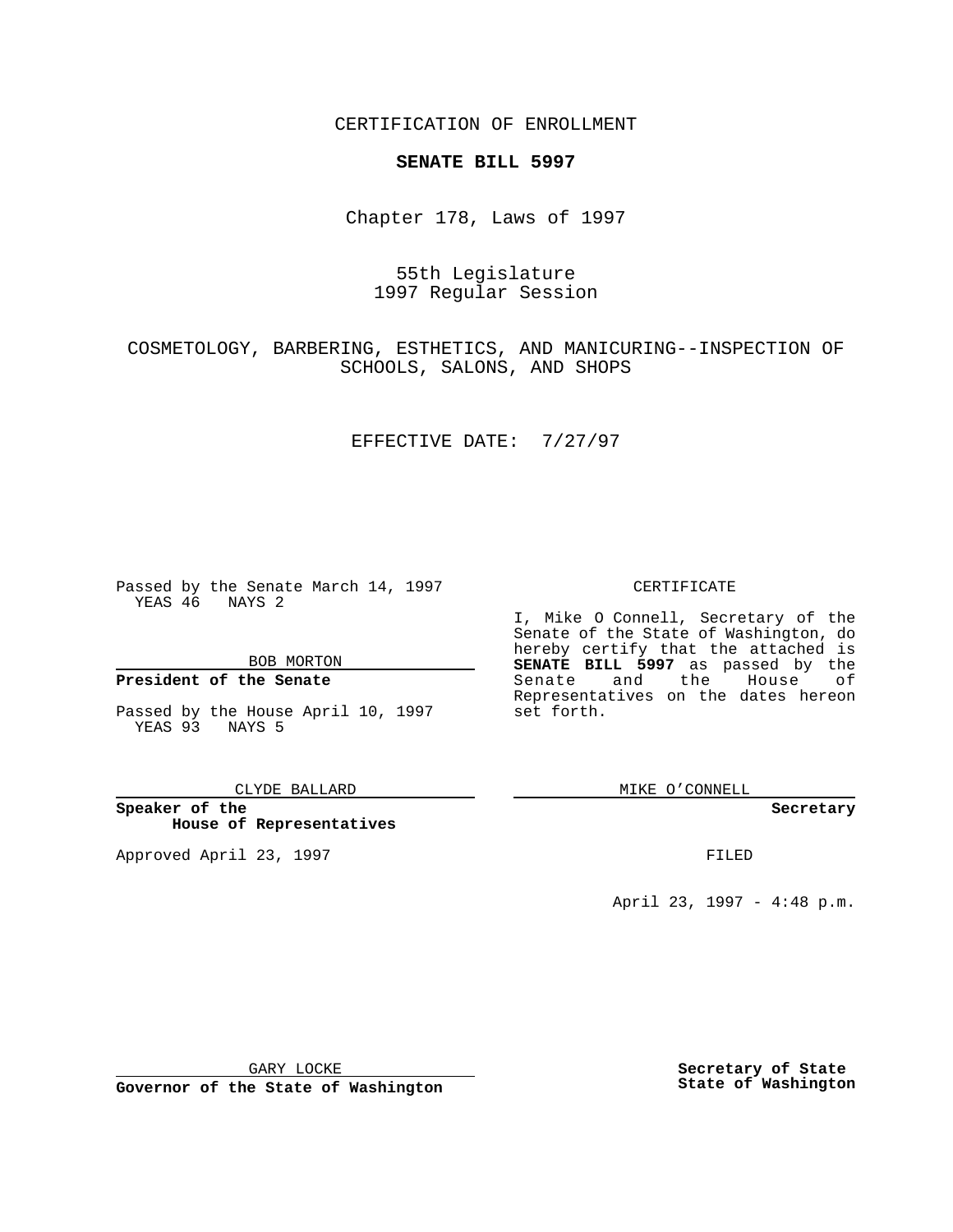## **SENATE BILL 5997** \_\_\_\_\_\_\_\_\_\_\_\_\_\_\_\_\_\_\_\_\_\_\_\_\_\_\_\_\_\_\_\_\_\_\_\_\_\_\_\_\_\_\_\_\_\_\_

\_\_\_\_\_\_\_\_\_\_\_\_\_\_\_\_\_\_\_\_\_\_\_\_\_\_\_\_\_\_\_\_\_\_\_\_\_\_\_\_\_\_\_\_\_\_\_

Passed Legislature - 1997 Regular Session

**State of Washington 55th Legislature 1997 Regular Session By** Senators Haugen, Schow and Fraser

Read first time 02/25/97. Referred to Committee on Commerce & Labor.

1 AN ACT Relating to the program regulating cosmetology, barbering, 2 esthetics, and manicuring; and amending RCW 18.16.150 and 18.16.175.

3 BE IT ENACTED BY THE LEGISLATURE OF THE STATE OF WASHINGTON:

4 **Sec. 1.** RCW 18.16.150 and 1991 c 324 s 12 are each amended to read 5 as follows:

6 ((From time to time as deemed necessary by the director,)) Schools ((may)) shall be audited and inspected by the director or the 8 director's designee for compliance with this chapter at least once a year. If the director determines that a licensed school is not maintaining the standards required according to this chapter, written notice thereof shall be given to the school. A school which fails to correct these conditions to the satisfaction of the director within a reasonable time shall be subject to penalties imposed under RCW 18.16.210.

15 **Sec. 2.** RCW 18.16.175 and 1991 c 324 s 15 are each amended to read 16 as follows:

17 (1) A salon/shop shall meet the following minimum requirements: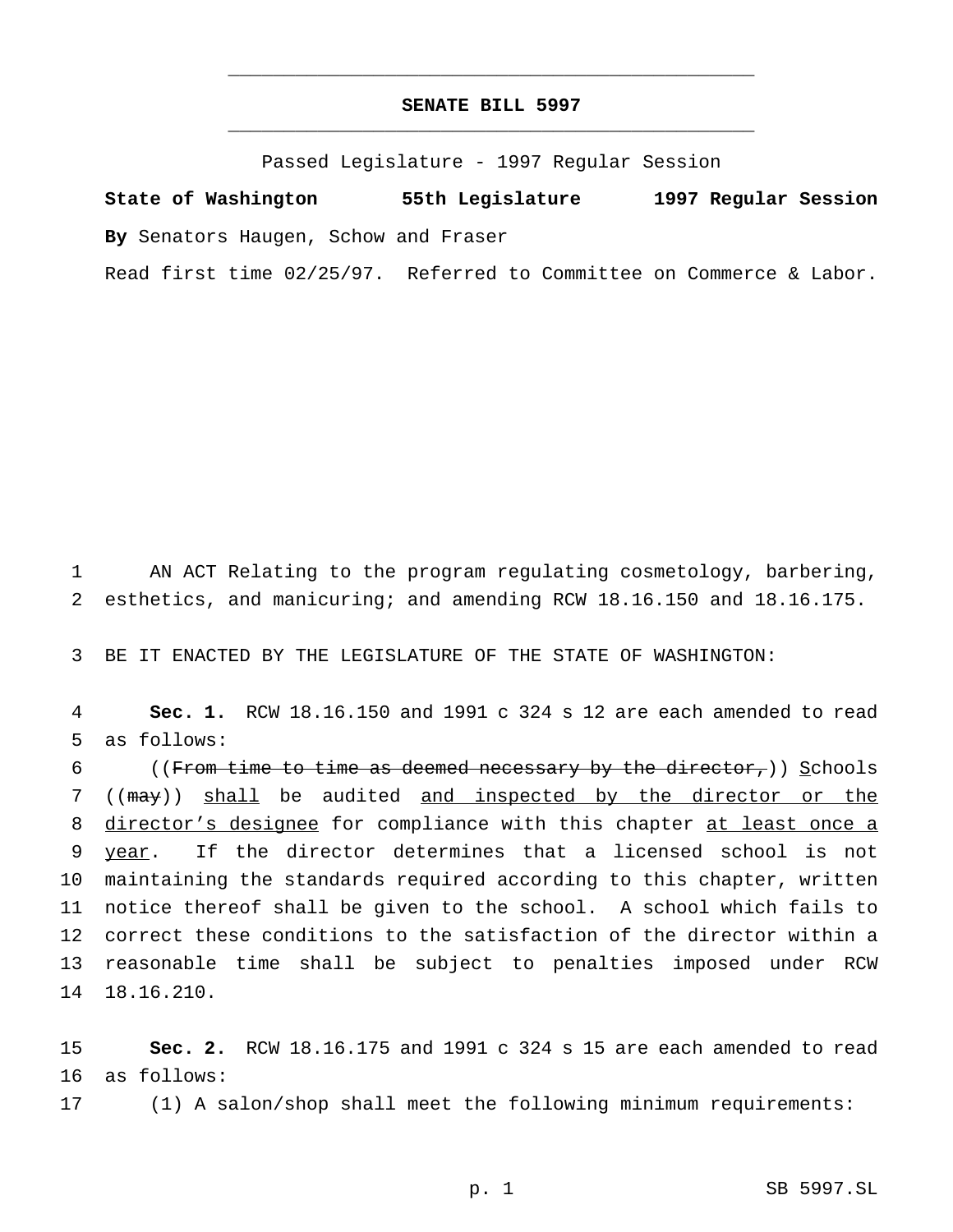(a) Maintain an outside entrance separate from any rooms used for sleeping or residential purposes;

 (b) Provide and maintain for the use of its customers adequate toilet facilities located within or adjacent to the salon/shop;

 (c) Be operated under the direct supervision of a licensed cosmetologist except that a salon/shop that is limited to barbering may be directly supervised by a barber, a salon/shop that is limited to manicuring may be directly supervised by a manicurist, and a salon/shop that is limited to esthetics may be directly supervised by an esthetician;

 (d) Any room used wholly or in part as a salon/shop shall not be used for residential purposes, except that toilet facilities may be used jointly for residential and business purposes;

 (e) Meet the zoning requirements of the county, city, or town, as appropriate;

 (f) Provide for safe storage and labeling of chemicals used in the practice of cosmetology;

(g) Meet all applicable local and state fire codes;

 (h) Provide proof that the salon/shop is covered by a public liability insurance policy in an amount not less than one hundred thousand dollars for combined bodily injury and property damage liability; and

 (i) Other requirements which the director determines are necessary for safety and sanitation of salons/shops. The director may consult with the state board of health and the department of labor and industries in establishing minimum salon/shop safety requirements.

 (2) A salon/shop shall post the notice to customers described in RCW 18.16.180.

 (3) Upon receipt of a written complaint that a salon/shop has violated any provisions of this chapter or the rules adopted under this 31 chapter or at least once every two years, the director or the 32 director's designee shall inspect  $((the))$  each salon/shop. If the director determines that any salon/shop is not in compliance with this chapter, the director shall send written notice to the salon/shop. A salon/shop which fails to correct the conditions to the satisfaction of the director within a reasonable time shall, upon due notice, be subject to the penalties imposed by the director under RCW 18.16.210. The director may enter any salon/shop during business hours for the purpose of inspection. The director may contract with health